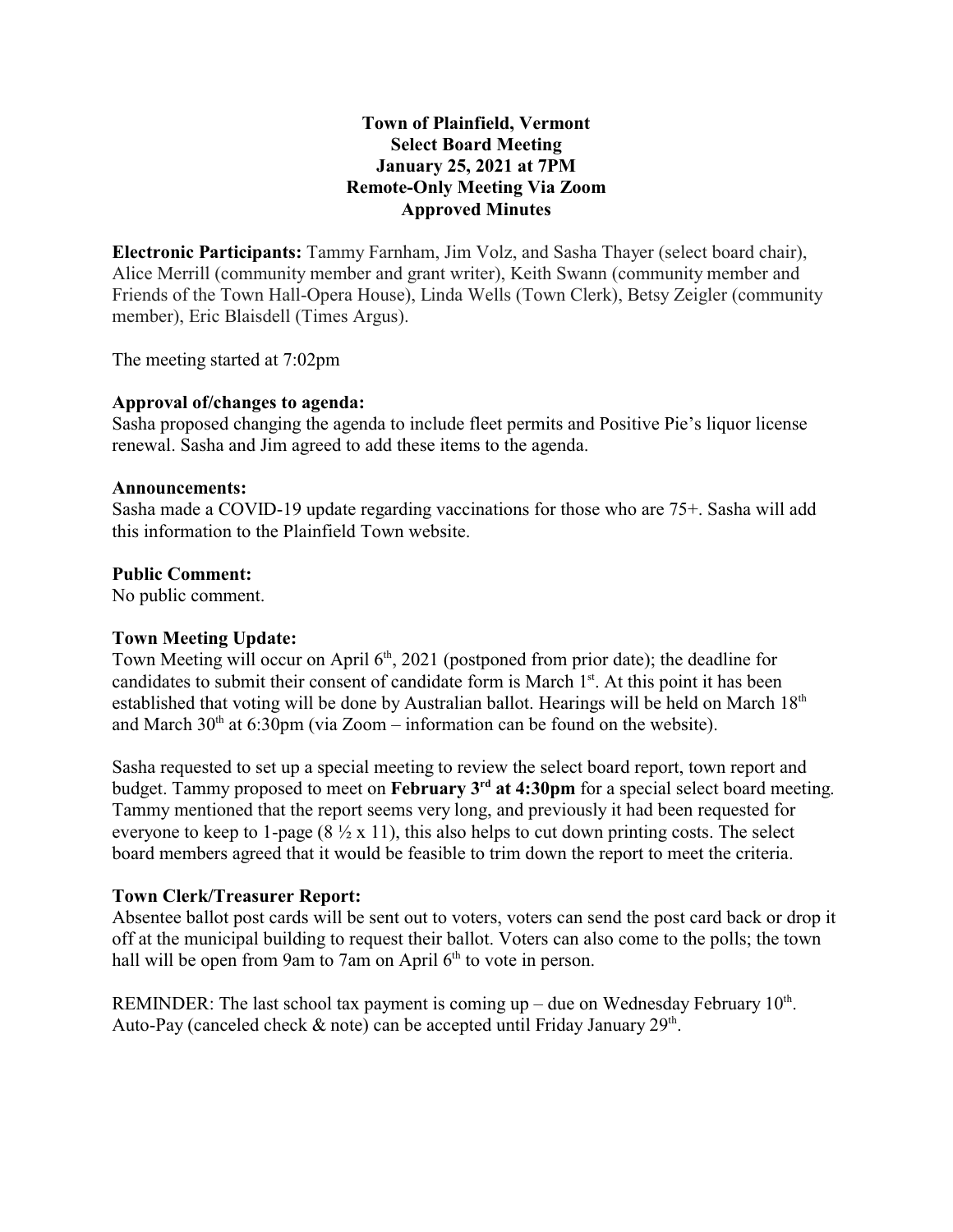## **Warrants:**

*Payroll Warrants: 12/18, 12/24, 12/31, 1/8, 1/15, 1/22* Jim moved to approve the payroll warrants with a unanimous approval. *Accounts Payable: 12/30, 1/8, 1/14* Jim moved to approve the accounts payable warrants with a unanimous approval of the select board.

# **Fleet Permits:**

*Barrett Trucking Company Newport Sand & Gravel/Carroll Concrete* Jim moved to approve the fleet permits with a unanimous approval of the select board.

## **Liquor License Renewal:**

*Positive Pie* Jim moved to approve the Positive Pie liquor license application with a unanimous approval of the select board.

## **Connecticut Attorneys Title Insurance Company ("CATIC") Lawsuit:**

Trial date is schedule to start on 1/28/2021 (public hearing). Linda is prepared to give testimony regarding the procedures that were put in place at the municipal building pertaining to COVID-19.

#### **Pedestrian Bridge Project Update:**

Tammy shared the exciting news that the lowest bid came back at \$649,790 (Neil Daniels) which includes a 12% contingency. The other bid came back at \$1,178,775 (S.D. Ireland). Andrea will review the bids and bids will be reviewed by VTRANS (within 30 days). Tammy's recommendation is to set up a special meeting one last time after hearing back from VTRANS to discuss questions and concerns to establish next steps. Tammy advised that the best step would be to move forward rather than waiting to vote. At this point the town needs to pay back \$128,000 if they choose not to move forward with the project. Jim agreed that since the cost is in-line with the initial cost disclosed than it doesn't seem necessary to vote, as the town meeting will not be held in person. Sasha added that she thinks the conversation should be had with the town's people to allow for input to establish whether the topic should be voted upon. Linda mentioned that warnings must be submitted by March  $7<sup>th</sup>$ . Tammy suggested to have a special meeting on February 11<sup>th</sup> at 6:30pm in hopes of gaining feedback from the community. Eric  $\&$ Alice iterated concern for the drastic difference in the two project bids. Sasha added that the cost of sidewalk clearing and maintenance might be something to consider and bring forth during the special meeting relating to the pedestrian bridge project.

#### **Route 2 Intersection Project:**

Soil samples were obtained and look good at this point. The drilling test results are pending and will be in by the beginning of February. Tammy indicated that the next steps are working with water and waste water to establish how to proceed.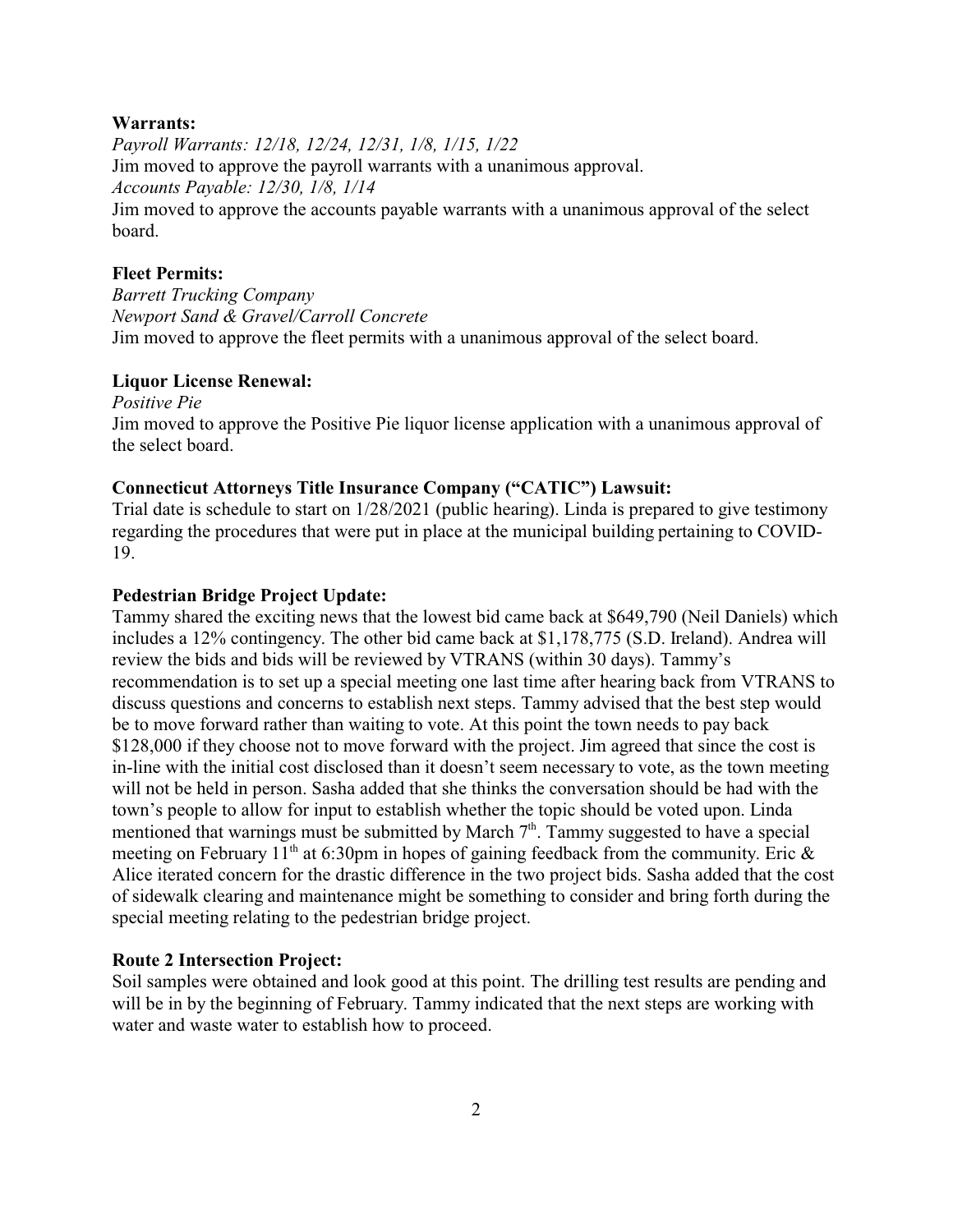Until the project takes place, Sasha mentioned the idea of working with the state to slow down traffic going through town by adding orange flags (like in East Montpelier), or radar speed signs to draw more attention to the speed reducing to 30mph. Tammy agreed to ask the state about installing radar signs in the interim.

## **Brook Road Bridge Replacement:**

The final report and design will be received at the end of the month. Alice sent a revised schedule to reflect a 2023 construction. Voting on the project will occur in March 2022. Bond payments and financial logistics will be discussed further at a later time. Alice suggested for an updated Hazard Mitigation Plan to be added to the Town of Plainfield website.

#### **Updated Town Plan:**

Due to the date that the select board received the revised town plan, the hearing needs to occur before March  $16<sup>th</sup>$ . Tammy suggested to have the hearing before the regular select board meeting on February 22<sup>nd</sup> at 6:30pm.

\*The 2020 Town Plan is accessible on the Plainfield Town website on the homepage with a link and also on the planning commission page.

### **Town Hall Opera House:**

Sasha mentioned that The Town Hall Opera House has a proposal that they would like to discuss after Town Meeting. Keith mentioned that the front-lower portion will be painted in 2021. The Friends of the Opera house hopes to have an outdoor concert series (at the rec-field or church) in May-June. They are trying to proceed with alternative performance arts. The second fiscal year budget will be discussed with the same proposal of \$1,500. Tammy expressed concern for paying for services that aren't fully rendered due to COVID-19. Tammy reminded that budgeted does not mean expensed, so nothing that was budgeted is guaranteed. Jim and Tammy suggested to take this up at the next select board meeting on February  $8<sup>th</sup>$ . The use of the Town Hall will be on a case-to-case basis – especially as COVID-19 cases rise and the variant reaches Vermont. Lighting Upgrade: Intending to start the lighting upgrade project in May or June. No additional news.

#### **Agenda Items:**

*February 3, 2021* – Special Meeting (select board report, town report and 2021-2022 budget)

*February 8, 2021* Route 2 Intersection Project Update Pedestrian Bridge Project Update Town Hall Opera House Gonyeau Road Improvement Request – Mike Nolan Road Update – Mike Nolan Class 4 Road Survey Update (?)

*February 11, 2021* – Special Meeting (Pedestrian Bridge)